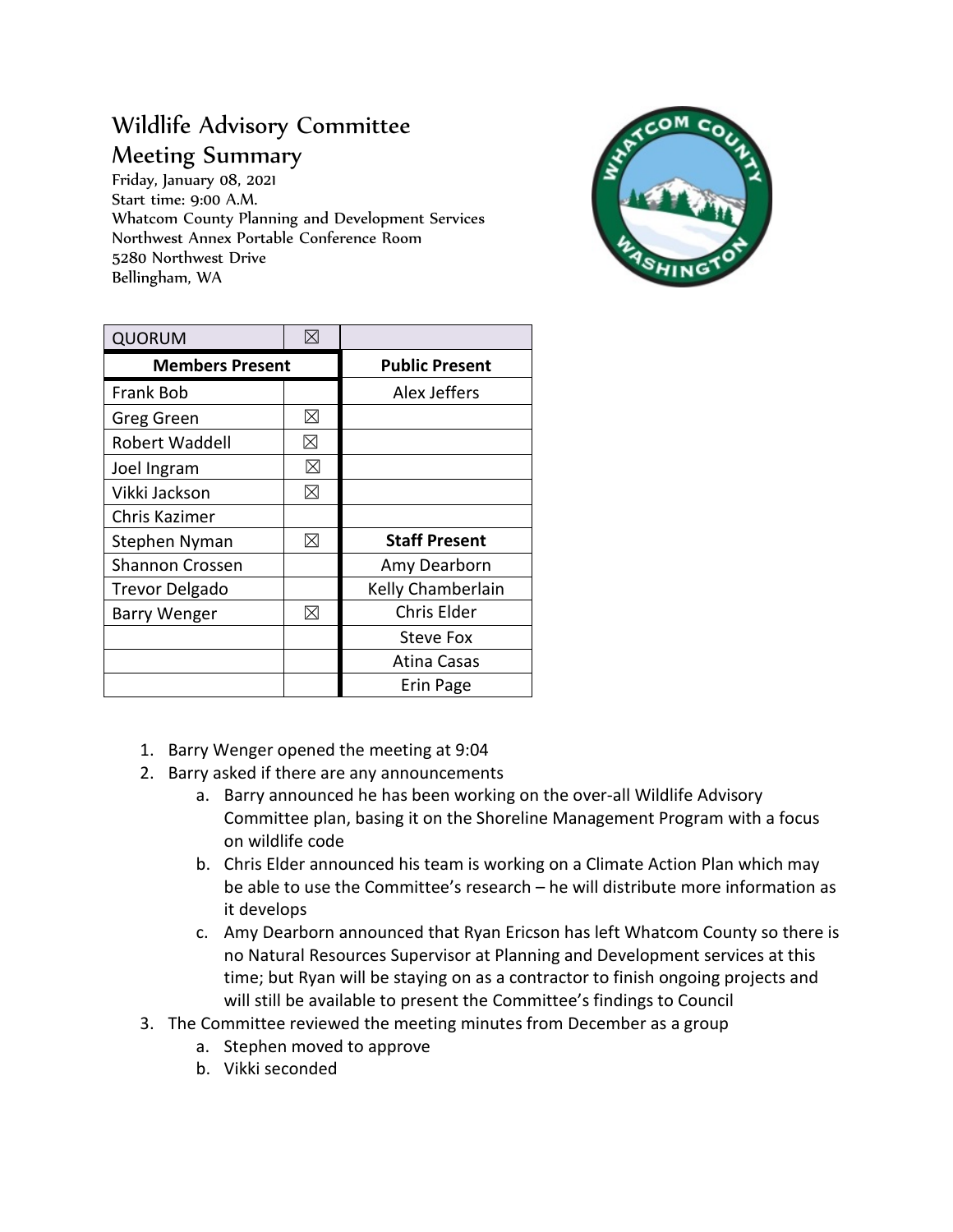- 4. Amy asked the Committee if anyone has volunteered to write the Species of Local Importance List itself
	- a. Amy has been compiling the members' reviews as they have been presented, but considers them to be detailed drafts that need some revising and formatting as a cohesive list
	- b. Barry also asked who will be writing introductory language to the list
		- i. Amy will be primary for this task with help from Vikki and Barry
- 5. Greg Green presented his review of locally important bats
	- a. Townsend's Big-eared Bats is the best candidate for the Species of Local Importance List
	- b. Greg had also considered Little Brown Bat, Yuma Myotis, California Myotis, and Big Brown Bat for the Watch List
		- i. These are threatened by loss of maternal colony habitats which may also fall into Habitats of Local Importance
	- c. Greg mentioned surveying of bridges for bat habitats
		- i. Atina Casas, habitat biologist, noted that surveying has only revealed bridge use by bats as near as Baker Lake
		- ii. Barry asked if nesting bats on bridges cause problems for human populations, Greg responded the nests are only a problem when they are disturbed by attempted maintenance, but there is no need for a change in maintenance procedures except to perform a survey if retrofitting is planned
			- 1. Additionally, Greg noted California is retrofitting many of their bridges to serve more suitably as bat habitats
	- d. Robert Waddell commented that Greg's emphasis on bat habitats is extremely relevant; since so little is known about the species themselves he agrees it is important to protect their known habitats when possible
	- e. Stephen Nyman asked if snags have any state protections as bat habitats that the Committee may blend into their recommendations
		- i. Amy noted Whatcom County uses the latest PHS (Priority Habitats and Species) recommendations during their permit review
		- ii. Robert mentioned he is unsure of specific recommendations from WDFW on snags but will do some research
		- iii. Vikki provided details on snag regulations directly from PHS, noting a 20 inch threshold on tree size
			- 1. Vikki suggested the Committee may be able to fill a gap and provide recommendations for trees under 20 inches
		- iv. Barry and Greg discussed the possibility and pros/cons of installing cable on larger snags that may be of public concern
		- v. Amy Dearborn informed the Committee on standard recommendations Whatcom County provides when processing Tree Removal Permits
- 6. Amy asked the Committee if they have any recommendations for bird species that should be included on the list